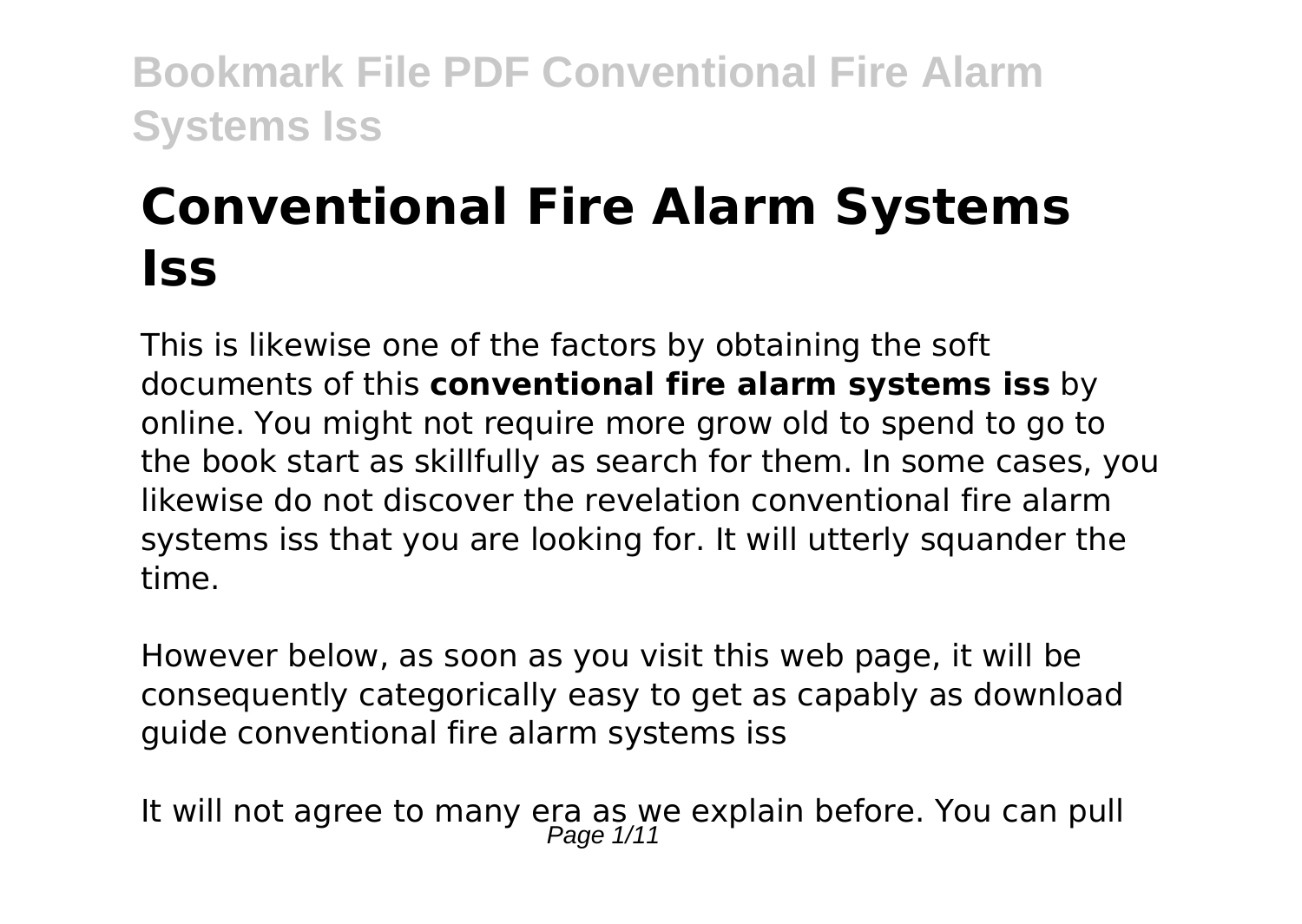off it even though play-act something else at home and even in your workplace. suitably easy! So, are you question? Just exercise just what we have the funds for below as capably as evaluation **conventional fire alarm systems iss** what you in imitation of to read!

Since Centsless Books tracks free ebooks available on Amazon, there may be times when there is nothing listed. If that happens, try again in a few days.

### **Conventional Fire Alarm Systems Iss**

Conventional Fire Alarm Systems Iss What is a conventional fire alarm system A conventional system employs one or more initiating circuits, connected to sensors (initiating devices) wired in parallel. These sensors are devised to decrease the circuits resistance when the environmental influence on any sensor exceeds a predetermined threshold.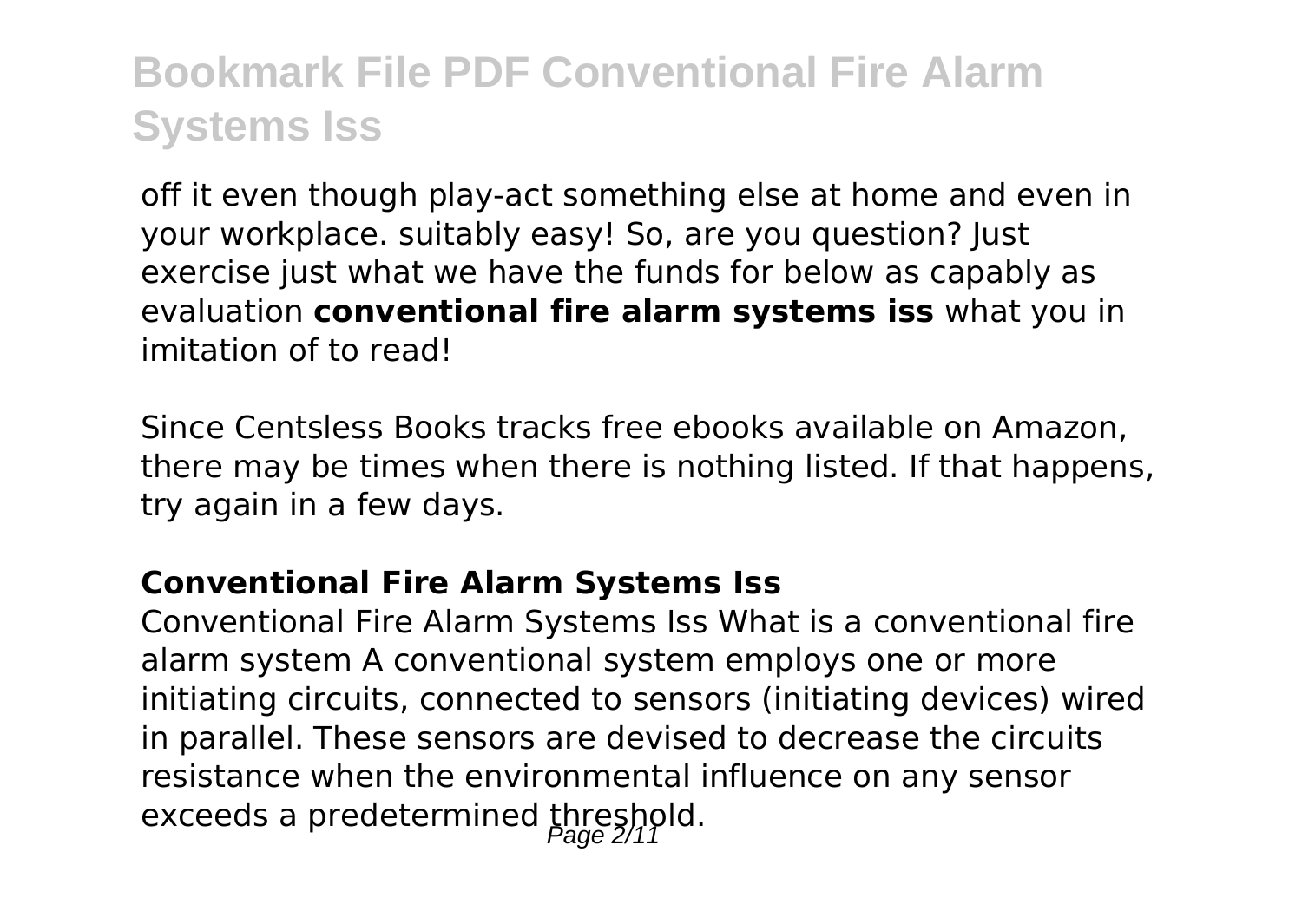### **Conventional Fire Alarm Systems Iss**

Conventional Fire Alarm Systems Iss Conventional fire alarm systems require that each device is linked by individual wires which connects them back to the main panel. In an addressable system, a single wire often connects all devices in a loop back to the main panel. Where each

### **Conventional Fire Alarm Systems Iss**

Conventional vs Addressable - Fire Alarm Systems Conventional Fire Alarms. A conventional fire alarm system works well in smaller facilities. The system and its components are wired to the same cable that connects to a fire alarm control panel. Conventional alarms

### **Conventional Fire Alarm Systems Iss - mallaneka.com** Conventional fire alarm systems use analog technology and are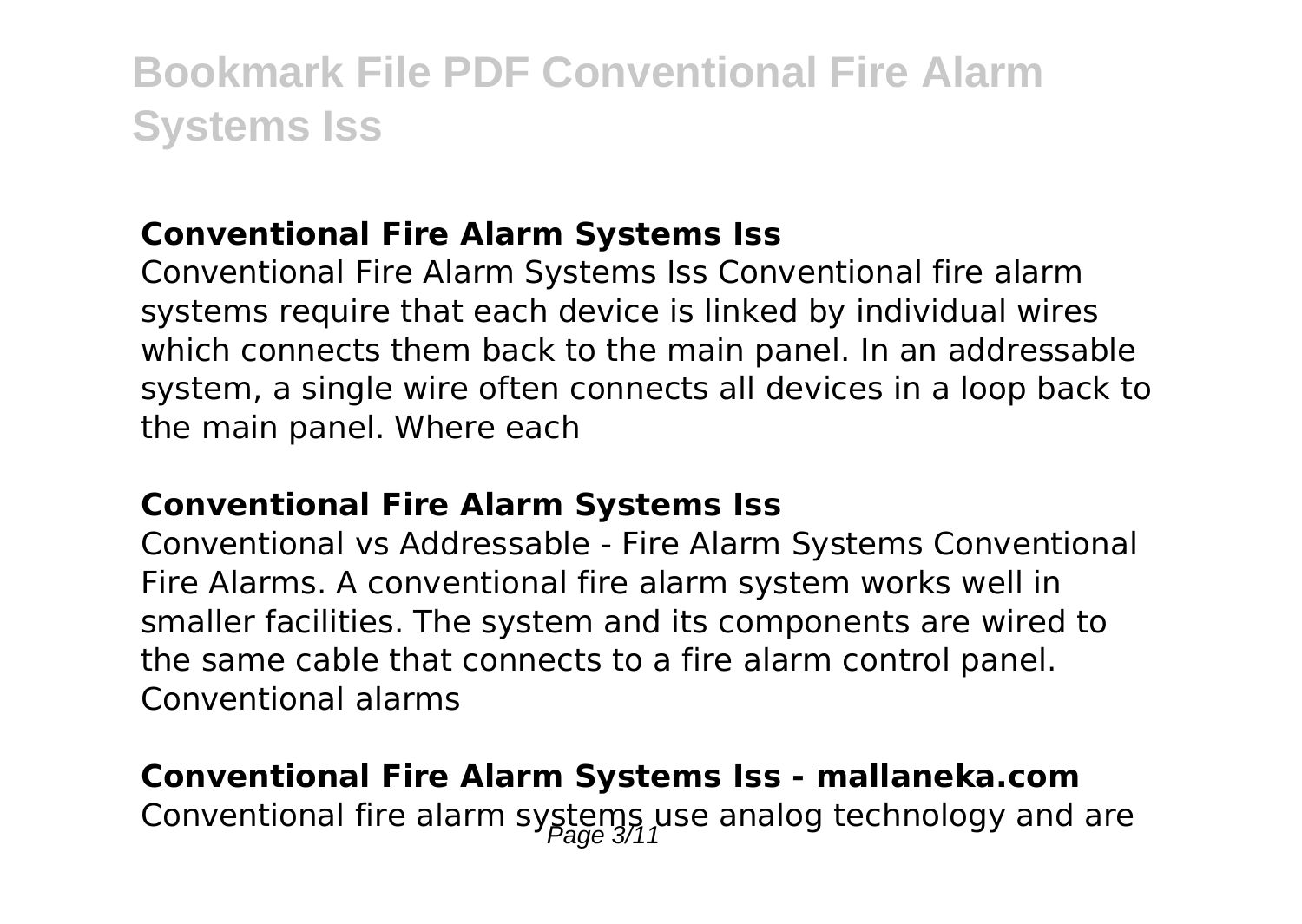hardware-based which are made up of zones. The zones connect the control panel. These zones have multiple devices including initiating and notification devices. These zones, to communicate to the control panel use electrical currents.

### **Which One is Best - Conventional or Addressable Fire Alarm ...**

Conventional Fire Alarm Systems Iss The benefit of this system is that according to its design the addressable fire alarm system can convey a wide variety of critical information to the control panel in comparison to the conventional fire alarm systems which only have a single triggering system.

### **Conventional Fire Alarm Systems Iss**

Disadvantages of conventional fire alarm systems: Cost, not competitively priced for larger systems. Detection of smoke or a fire is done by zone, which could be multiple areas rather than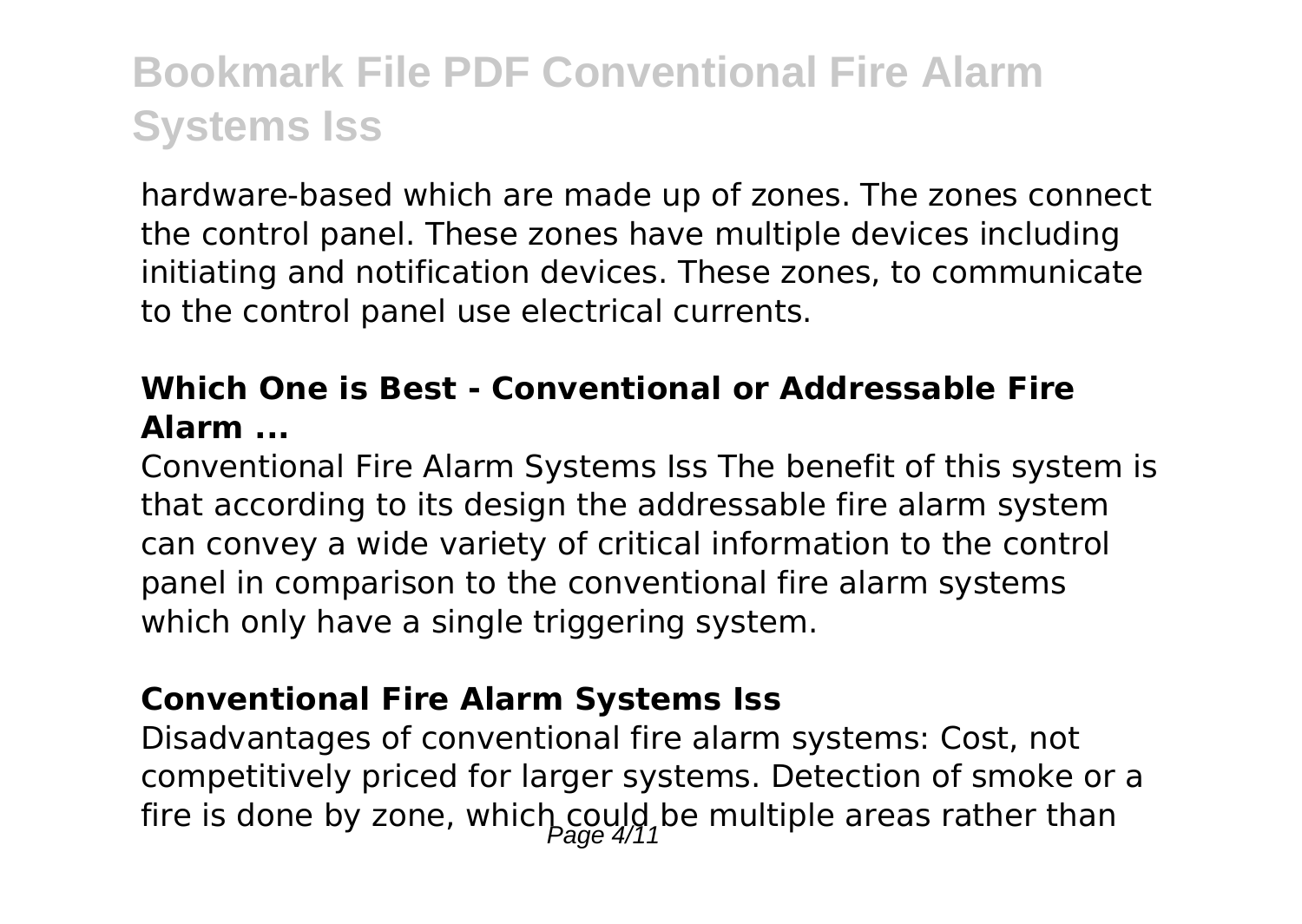specifying a specific location. This could delay emergency responders from locating the fire.

### **Conventional Fire Alarm | ORR Protection Systems**

The conventional fire alarm control panel (FACP) shall be the central processing unit of the system, receiving and analysing signals from fire sensors, providing audible and visual information to the user, initiating automatic alarm response sequences and providing the means by which the user interacts with the system.

### **Product Data Sheet - Hochiki**

Addressable vs. Conventional Fire Alarm Systems Understanding the difference between the two fire alarms starts with how each device in your system is linked to the main fire panel. A quality fire alarm is a combination of audio and visual devices, whether manual or automatic.  $P_{\text{face } 5/11}$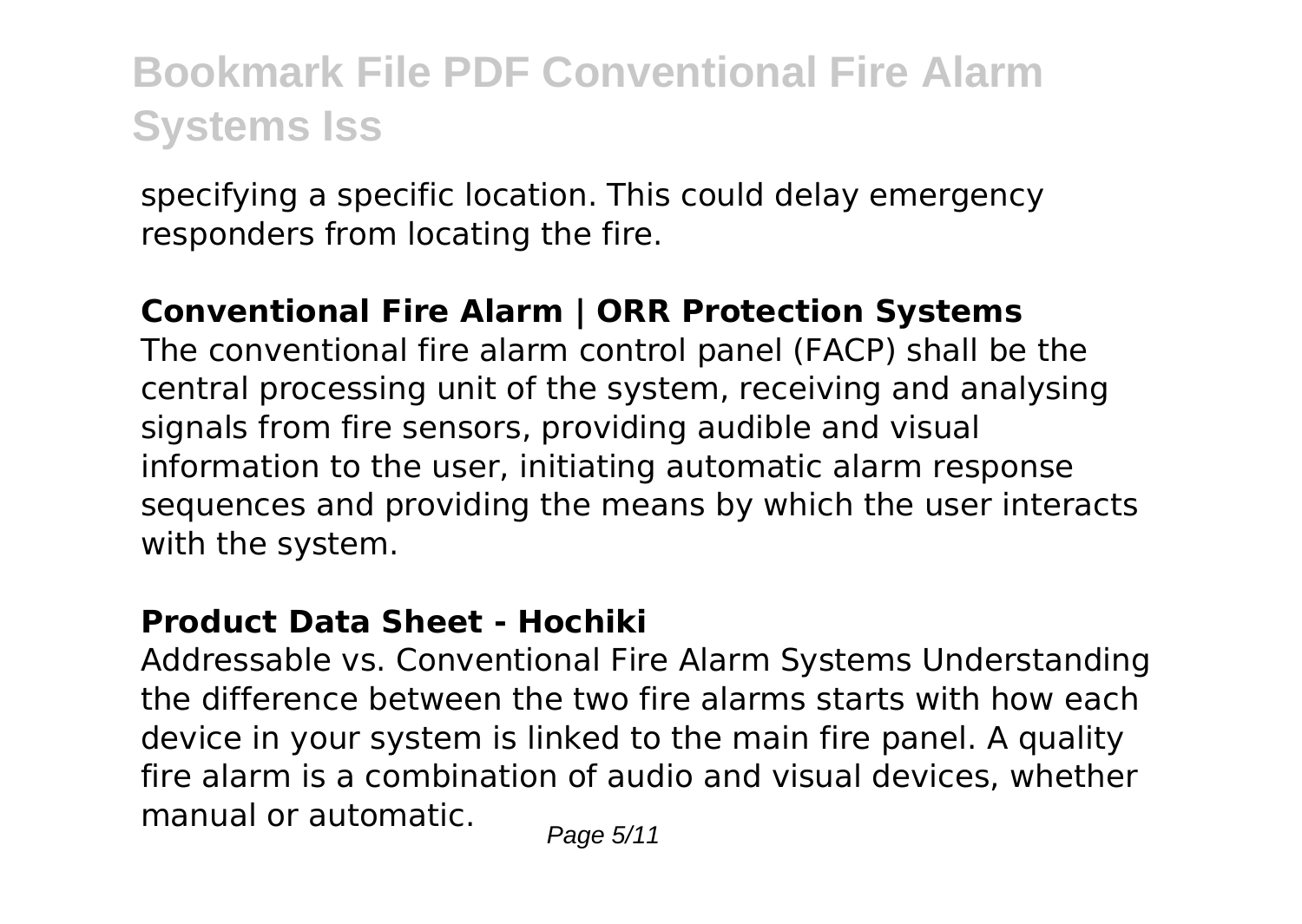### **Addressable vs. Conventional Fire Alarm Systems**

Conventional Fire Alarms are cost-effective and preferred system for small installations. Our video explains the operations of a conventional system.

### **Fire Alarm Conventional Systems Explained - Fire Systems ...**

Fire alarm systems are wired in industrial factories, offices, public buildings and nowadays even in homes. Different types of fire alarm system such as conventional, addressable, intelligent and smart wireless designs are used for the same purpose i.e. in case of emergency, the sounders will operate to warn the people around to evocative via general or emergency exit.

### **Types of Fire Alarm Systems and Their Wiring Diagrams** The most common types of alarms that businesses use are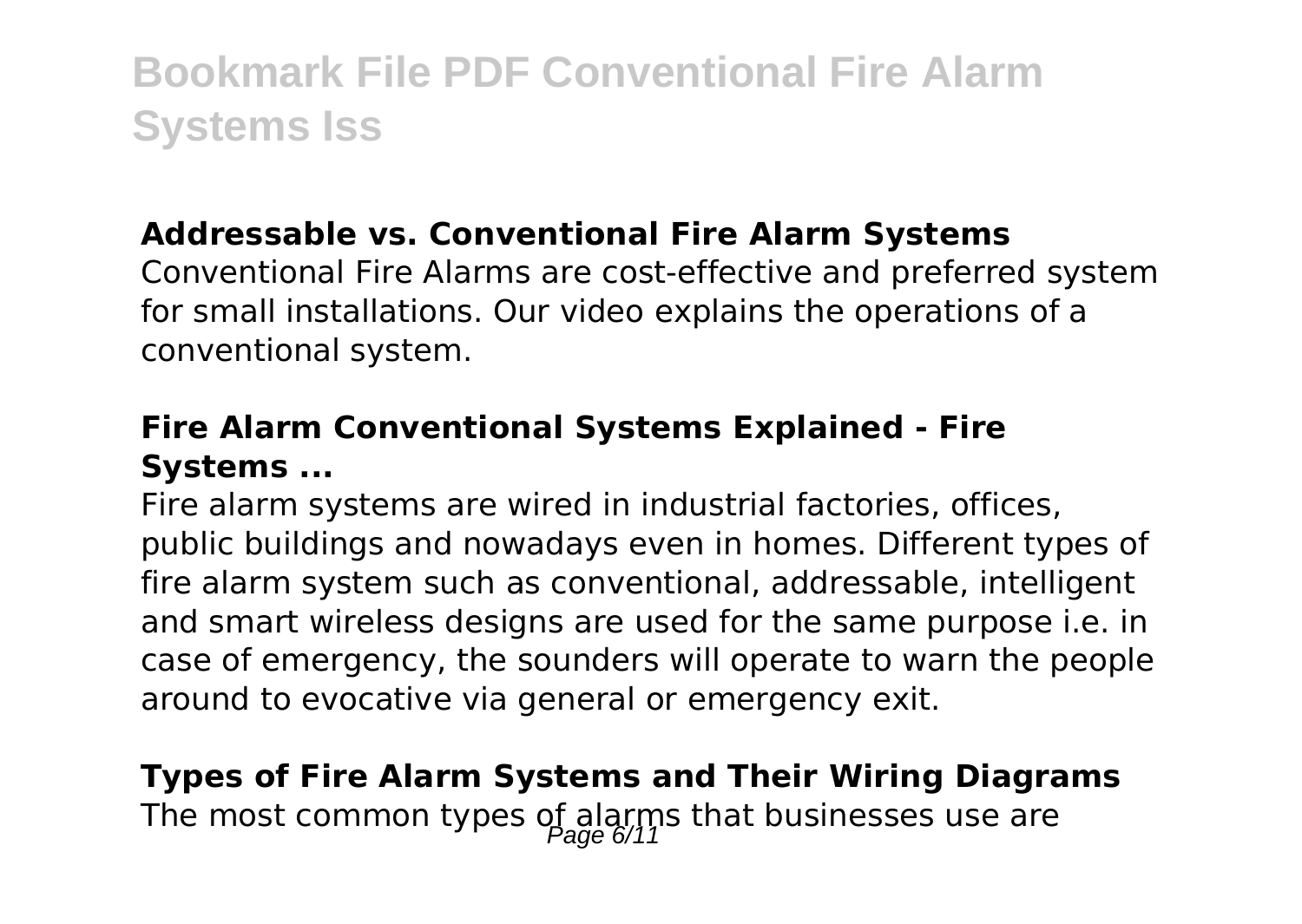conventional and addressable alarm systems. Both types of alarm link devices (such as call points and smoke detectors) to a main control panel. The main difference between the two is that with addressable fire alarm systems, you can pinpoint exactly which device has been activated.

**Which is better, a conventional or addressable fir... | FIRE** Conventional Fire Alarm System MA420 Jun 2016 Q u a l i t y E n d o r s e d C o m p a n y I S O 9 0 0 2 L i c 0 4 7 5 S t n d a r d s A u s t r a l i a. Operation Manual FT420 – Iss 2.3.3 2 of 28 DOCUMENT HISTORY Manual Description Software Written By Checked By Rev No. Date Rev. No. Date Draft 1 30/8/07

### **Conventional Fire Alarm System**

The team at ISS has been our primary source for our required 100 % annual testing and inspection, general and emergency service calls and for expansion and updates to our fire alarm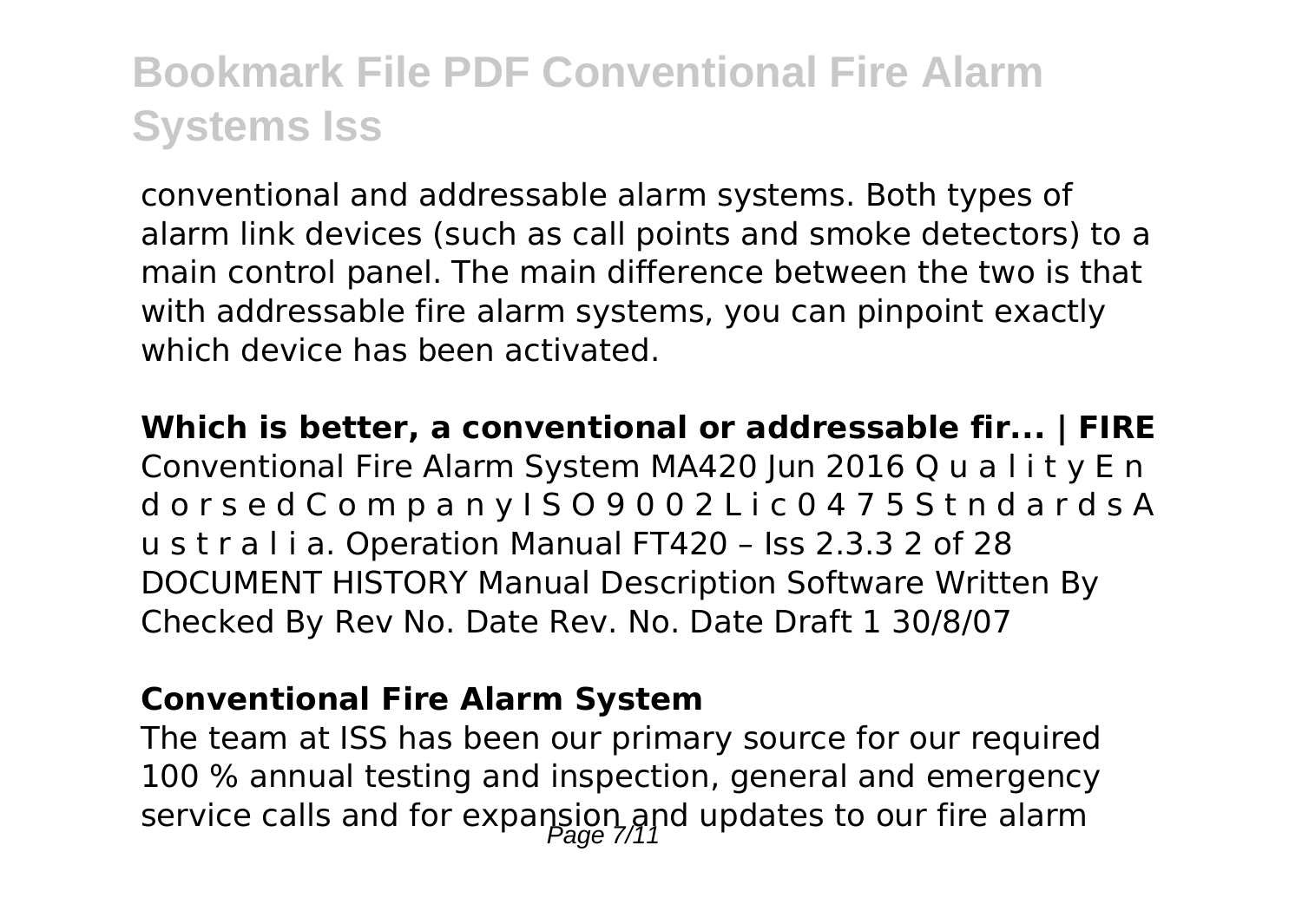systems and have done a fantastic job in delivering what was needed and when it was needed at all times – even when an afterhours weekend emergency surfaced.

### **Intelligent Systems Services - Safety. Simplified.**

A conventional fire alarm is a safety system designed to detect and alert you to any signs of fire within your premises. How Does a Conventional Fire Alarm Work? Fire detection devices are individually connected to conventional fire alarm panels using wires.

### **Conventional Fire Alarm System and Panels - Fire Detection**

All of the devices installed as part of an addressable fire alarm system connect to a single cabling loop that runs through the entire premises, making it easy to add new devices to the existing system. Benefits of Conyentional Fire Alarms.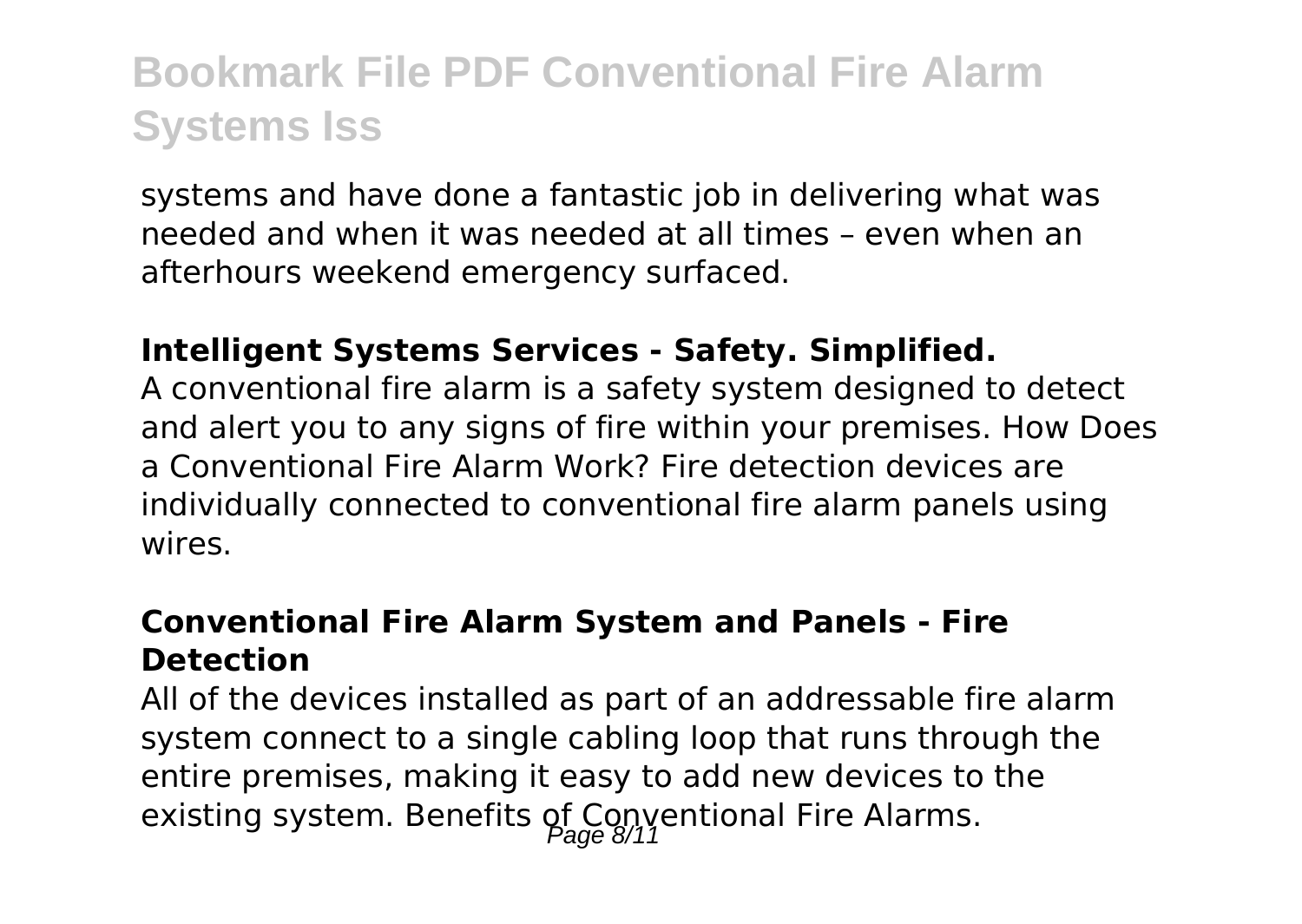Conventional fire alarms can be set up in zones, with each zone hardwired to a control panel or zone ...

### **What's the Difference Between Conventional and Addressable ...**

Why use a Fire Alarm System? Fire Alarm Systems are used to protect life and property. It protects by: a. detecting a fire at an early stage b. alerting and evacuating occupants c. notifying the relevant personnel d. activating auxiliary functions e.g. smoke controls, lift homing etc e. identifying and guiding fire fighters

### **Overview of Fire Alarm Systems and Maintenance**

A conventional fire alarm system is often the natural choice for smaller systems or companies with budget restrictions. Within this system,the "intelligence" lies within the fire alarm control panel. The panel receives a trigger signal from a conventional detector or an initiating device. The designer must be sure that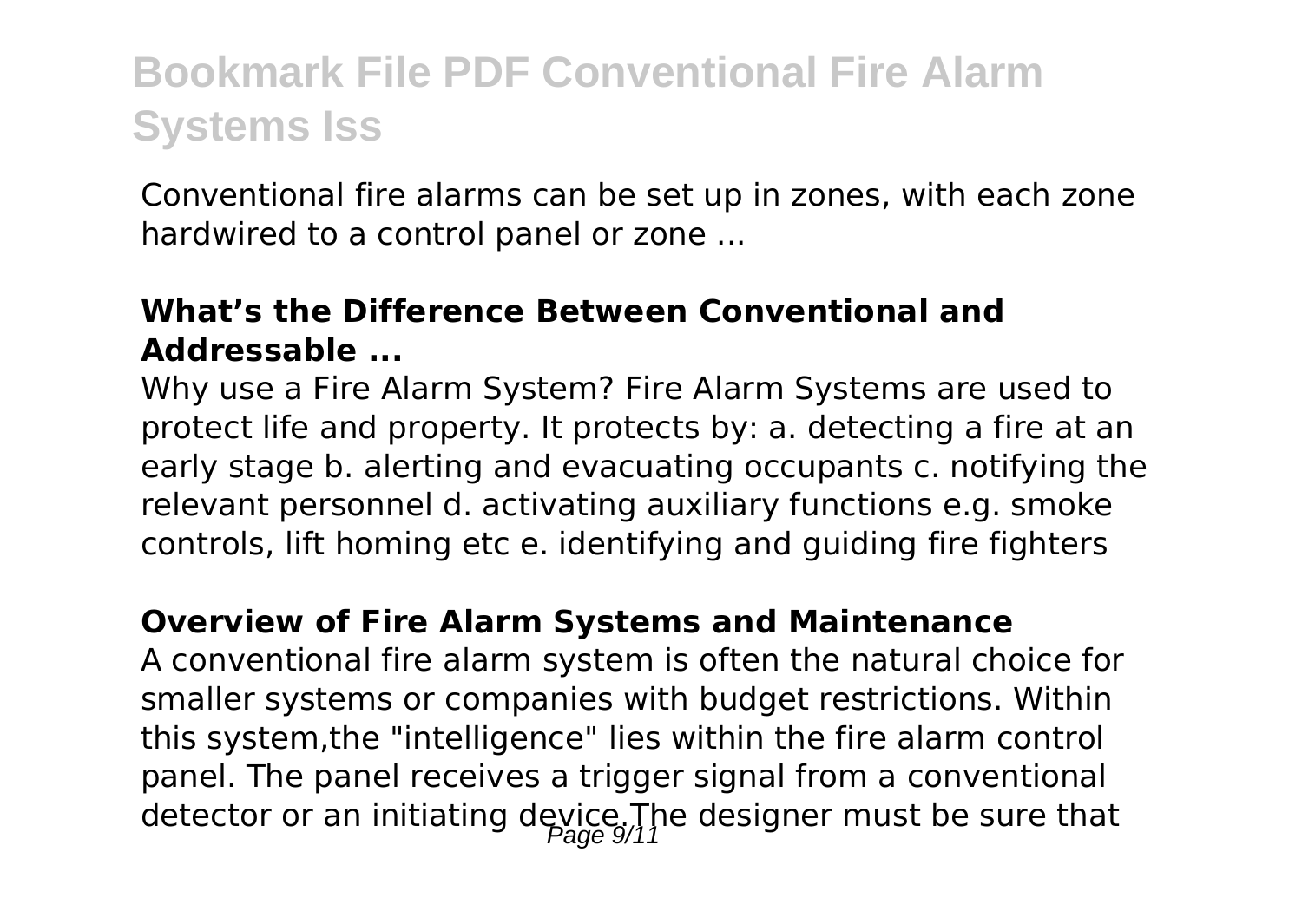the last device on the circuit has sufficient voltage to operate the device ...

### **Conventional Vs. Addressable Fire Alarm Systems**

ISS Fire Hose Cabinet carries a wide range of fire protection supplies which include single or double jacket fire hose UL LISTED and all the cabinet accesories. ISS offers 2 models of fire hose cabinets: single fire hose cabinet and double fire hose cabinet.

### **Fire Detection – International Security and Safety Systems co.**

In a Conventional Fire Detection and Alarm System, a number of manual call points and heat or smoke detectors are wired to the Fire Alarm Control Panel in broad Zones. A Zone is a circuit and typically one would wire a circuit per floor or fire compartment. The Fire Alarm Control Panel has a number of Zone Lamps.